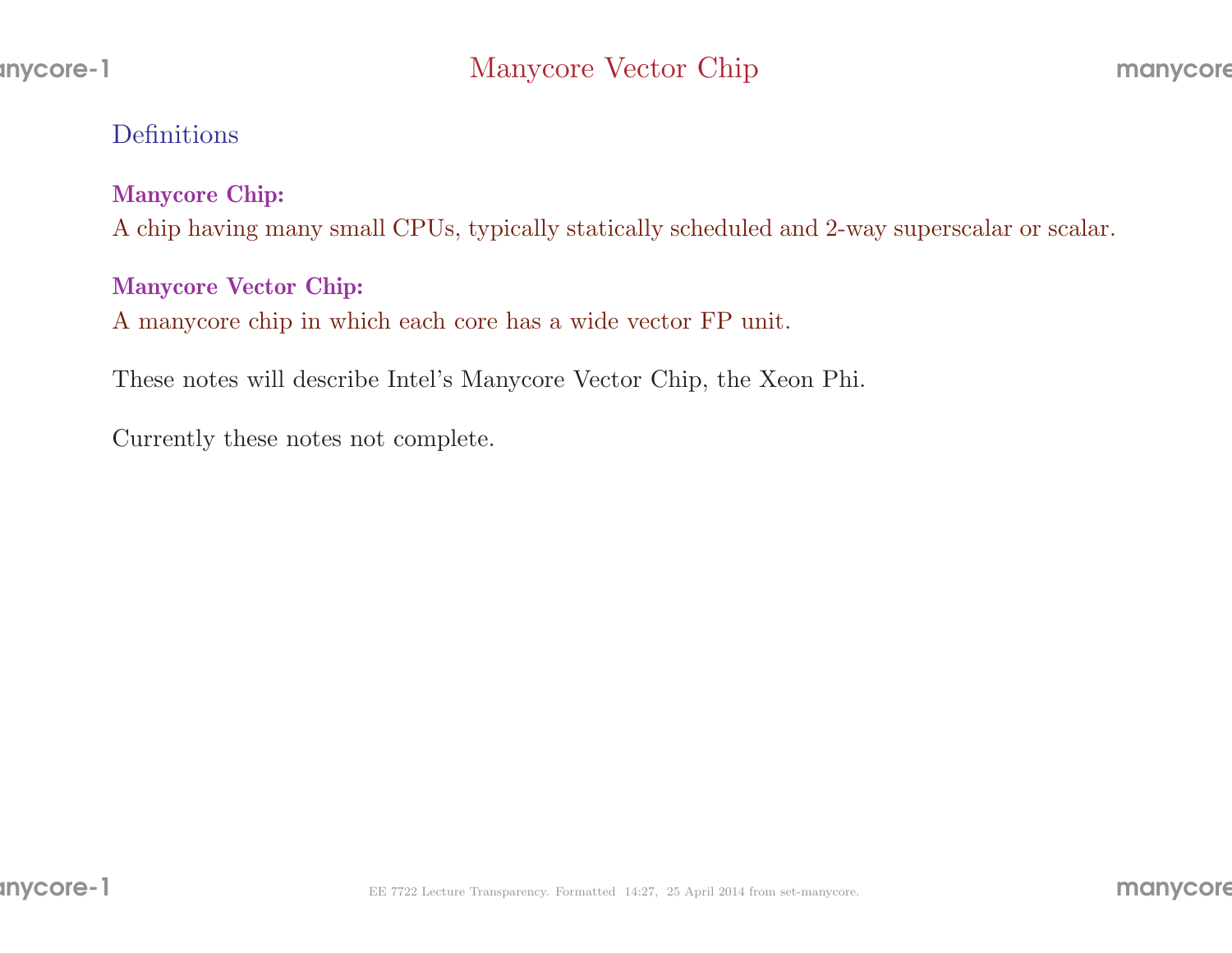#### References

Description of the Larrabee project.

Seiler, et al, "Larrabee: A many-core x86 architecture for visual computing," ACM Transactions on Graphics, vol. 27, no. 3, article 18, August 2008. (Linked tohttp://www.ece.lsu.edu/koppel/gp/gpu-d[es](http://www.ece.lsu.edu/koppel/gp/gpu-descriptions.html)criptions.html.)

Some details are outdated, but does <sup>a</sup> goo<sup>d</sup> job explaining rationale for features. Describedin the context of graphics, an abandoned target application.

Intel-Written Material on Phi.

Rahman, "Intel Xeon Phi Coprocessor Architecture and Tools," APRESS OPEN, 2013. (See $\operatorname{Chapter\ 3\ and\ 4.)\ http://www.ece.lsu.edu/koppel/gp/refs/rahman-phi-book.pdf.}$  $\operatorname{Chapter\ 3\ and\ 4.)\ http://www.ece.lsu.edu/koppel/gp/refs/rahman-phi-book.pdf.}$  $\operatorname{Chapter\ 3\ and\ 4.)\ http://www.ece.lsu.edu/koppel/gp/refs/rahman-phi-book.pdf.}$ 

Intel, "Intel Xeon Phi Coprocessor System Software Developers Guide", November 2012.

Intel, "Intel Xeon Phi Coprocessor Instruction Set Architecture Reference Manual," September 2012.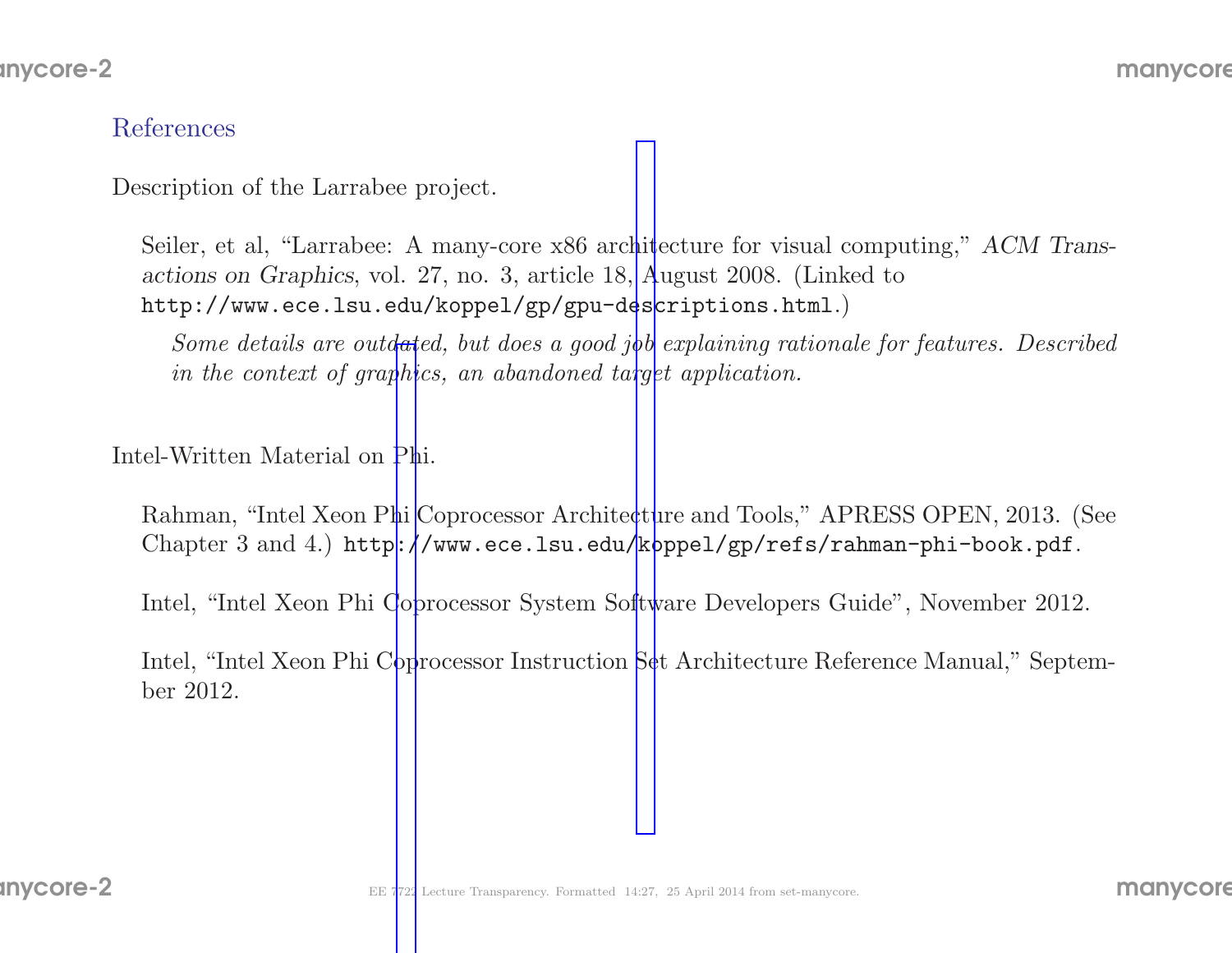## Intel's Manycore GPU.

#### Larrabee

Initially <sup>a</sup> project to develop <sup>a</sup> GPU.

Plans to develop <sup>a</sup> GPU product dropped but design targeted at GPGPU use.

#### Knights Corner

Code name for Intel's <sup>p</sup>lanned manycore GPGPU product.

Like Larrabee but not intended for graphics use.

#### Knights Ferry

Name of manycore GPGPU Intel development package, including chip.

Specs match Larrabee closely.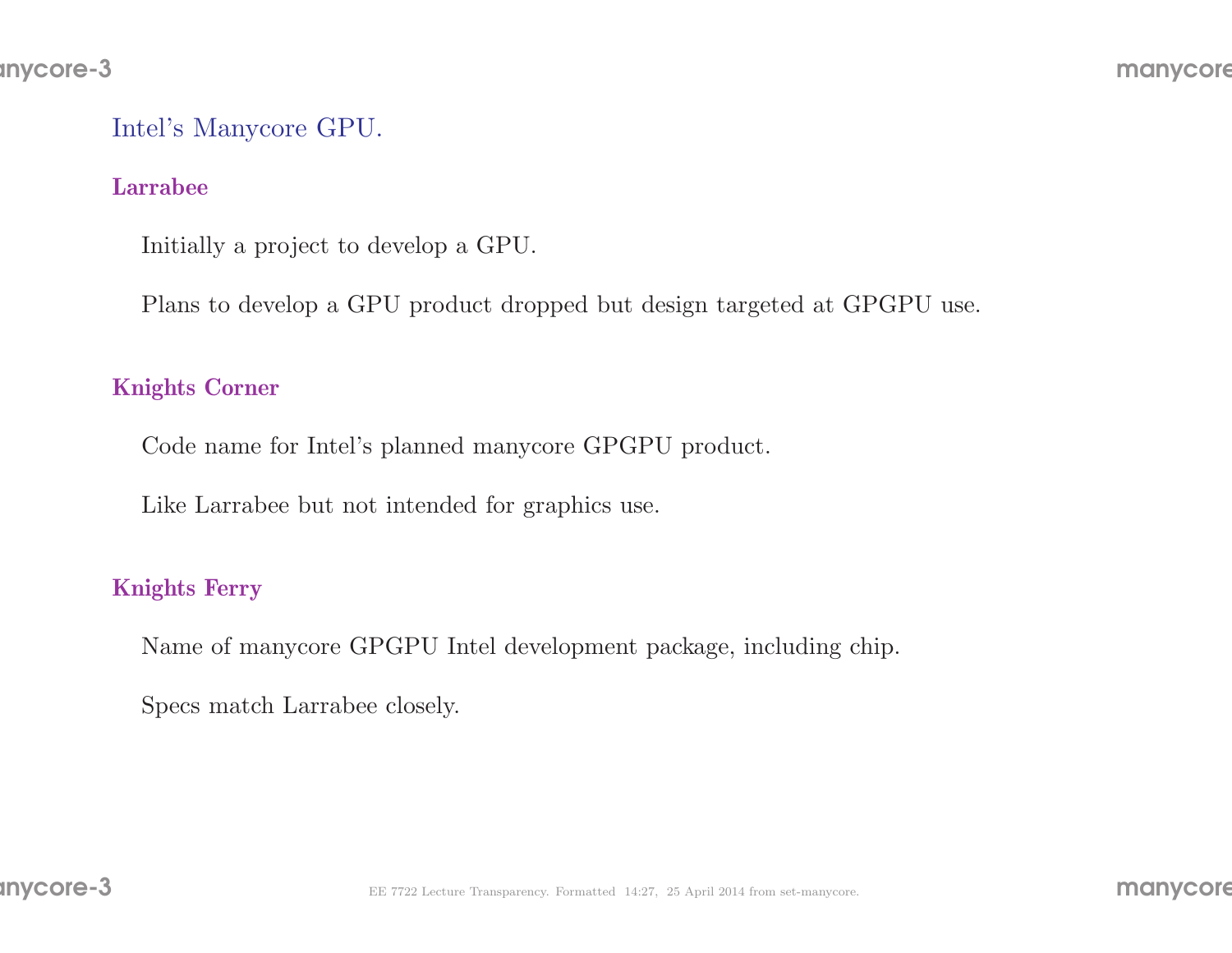# Xeon Phi

Name of the product that came out of the Larrabee project.

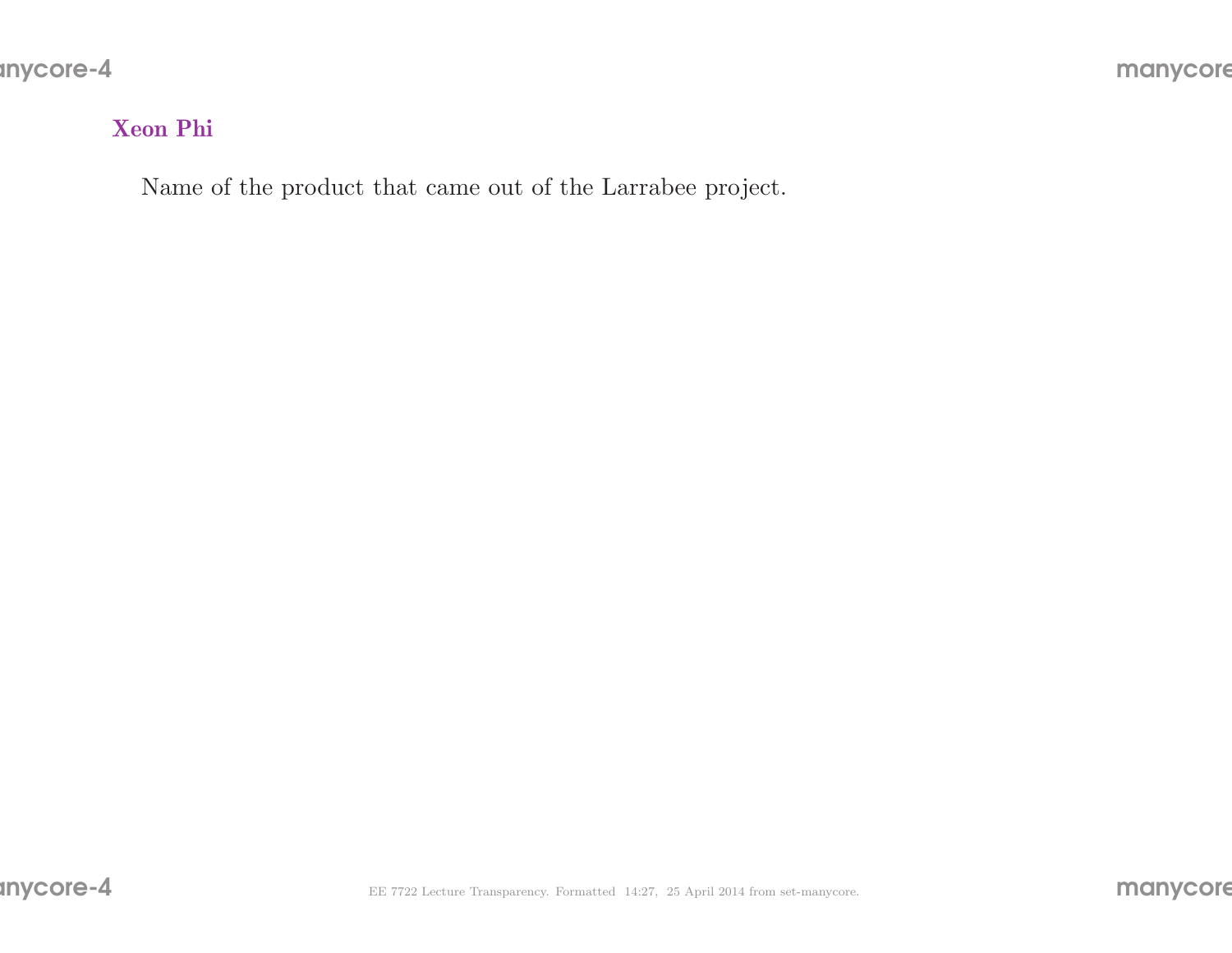#### anycore-5

#### **Overview**

Chip consists of multiple cores.

The Xeon Phi has  $\approx 57$  cores.

A Phi core is synonymous with a CUDA multiprocessor, **not** a CUDA core.

Phi 3120P clocked at 1.1 GHz . . .

. . . slow compared to contemporary CPUs . . .

. . . but comparable to GPUs.

Cores are complete enough to host an operating system ...

. . . perhaps simplifying code porting.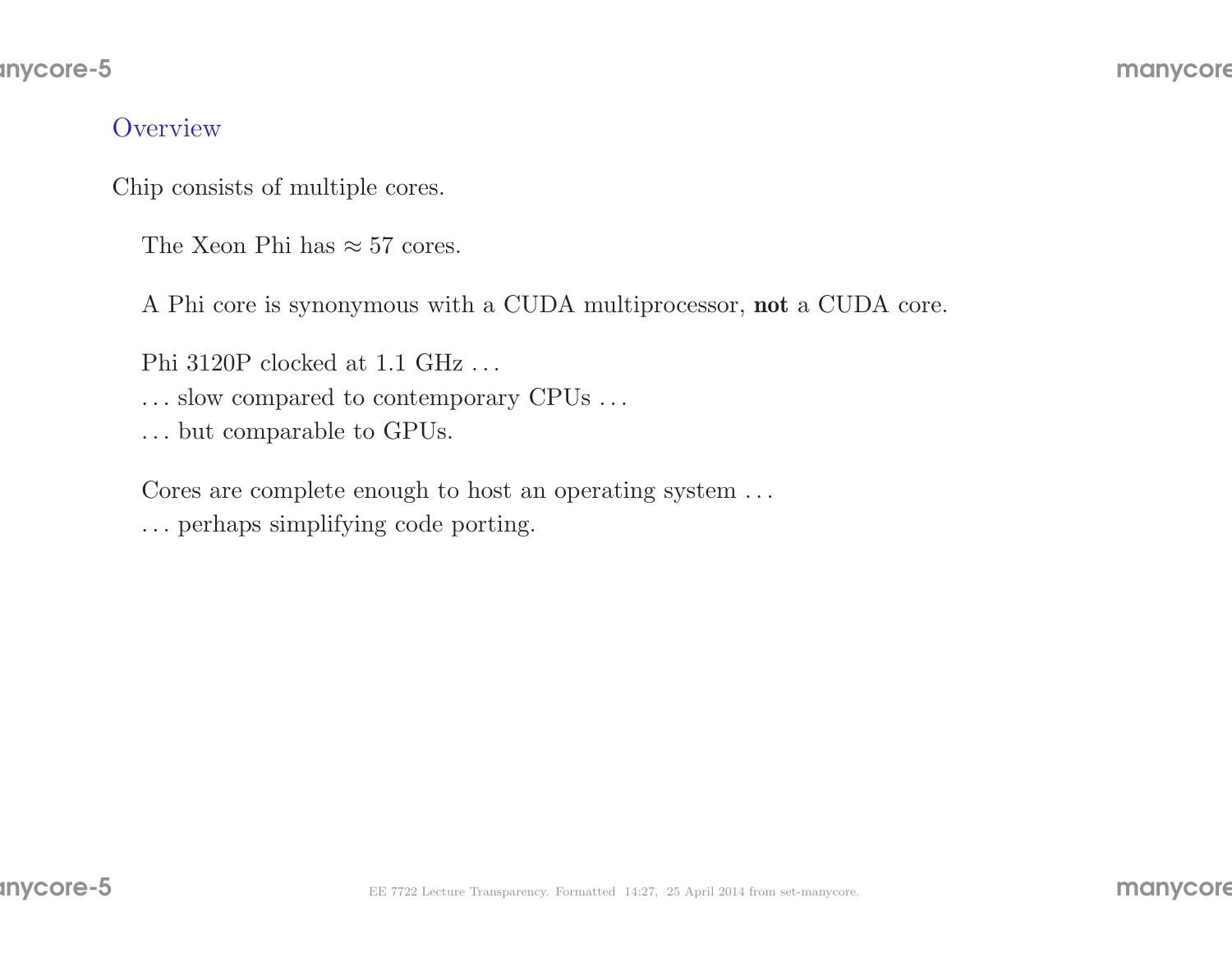# Each Phi Core Has

- <sup>A</sup> 2-way superscalar, statically scheduled (in order) Intel <sup>64</sup> processor.
- A 16-lane vector unit.
- Four thread contexts.
- <sup>A</sup> <sup>32</sup> kiB L1 data cache.
- A 32 kiB L1 instruction cache.
- Share of coherent L2 cache: 512 kiB.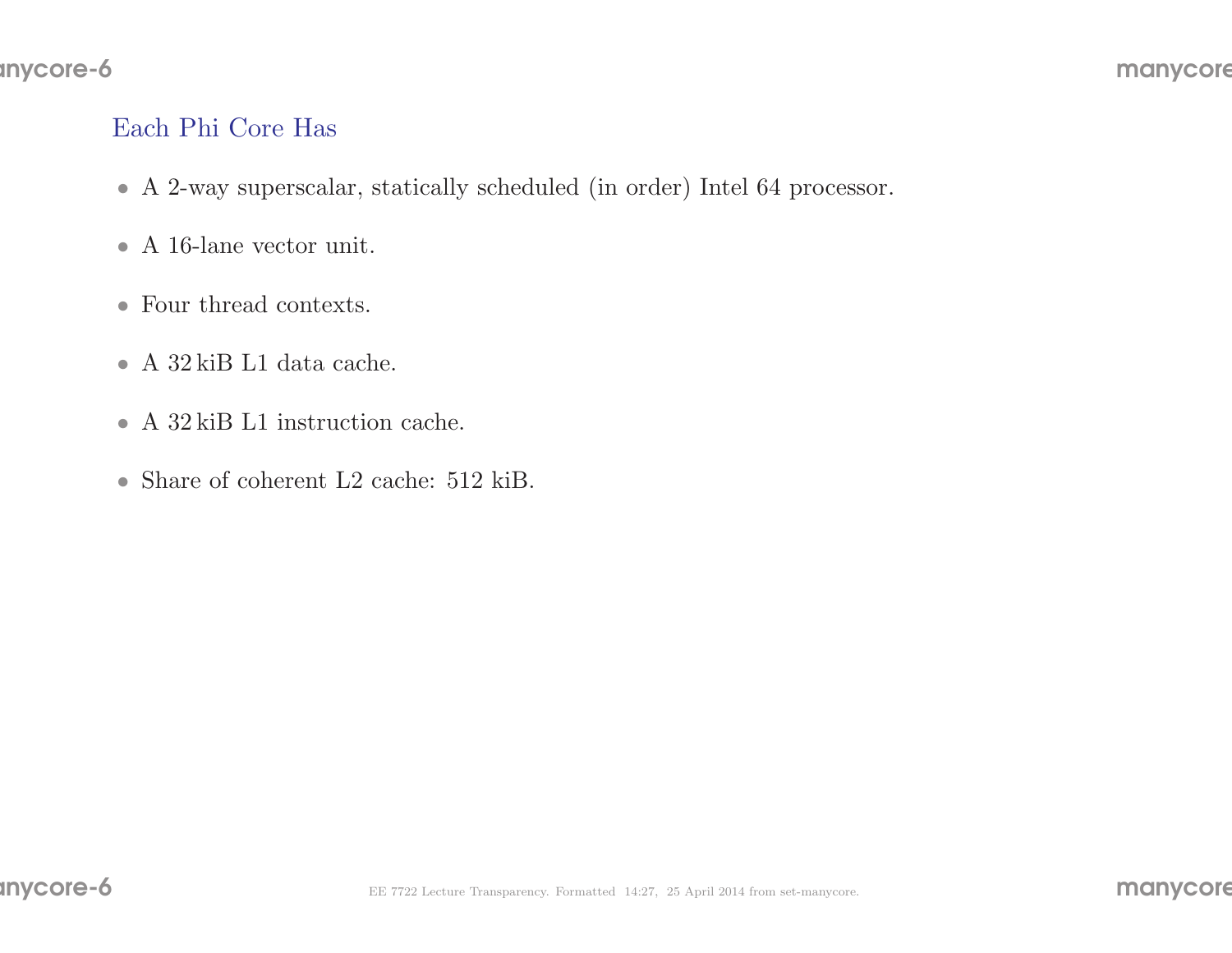# Address Spaces and Registers

Address Space

A 64-bit <sup>g</sup>lobal address space.

No scratchpad, read-only, or other specialized spaces.

Registers (per Context)

One set of Intel <sup>64</sup> registers.

 $32 \times 512$ -bit vector registers: zmm0-zmm31.

 $8 \times 16$ -bit vector mask registers, k0-k7.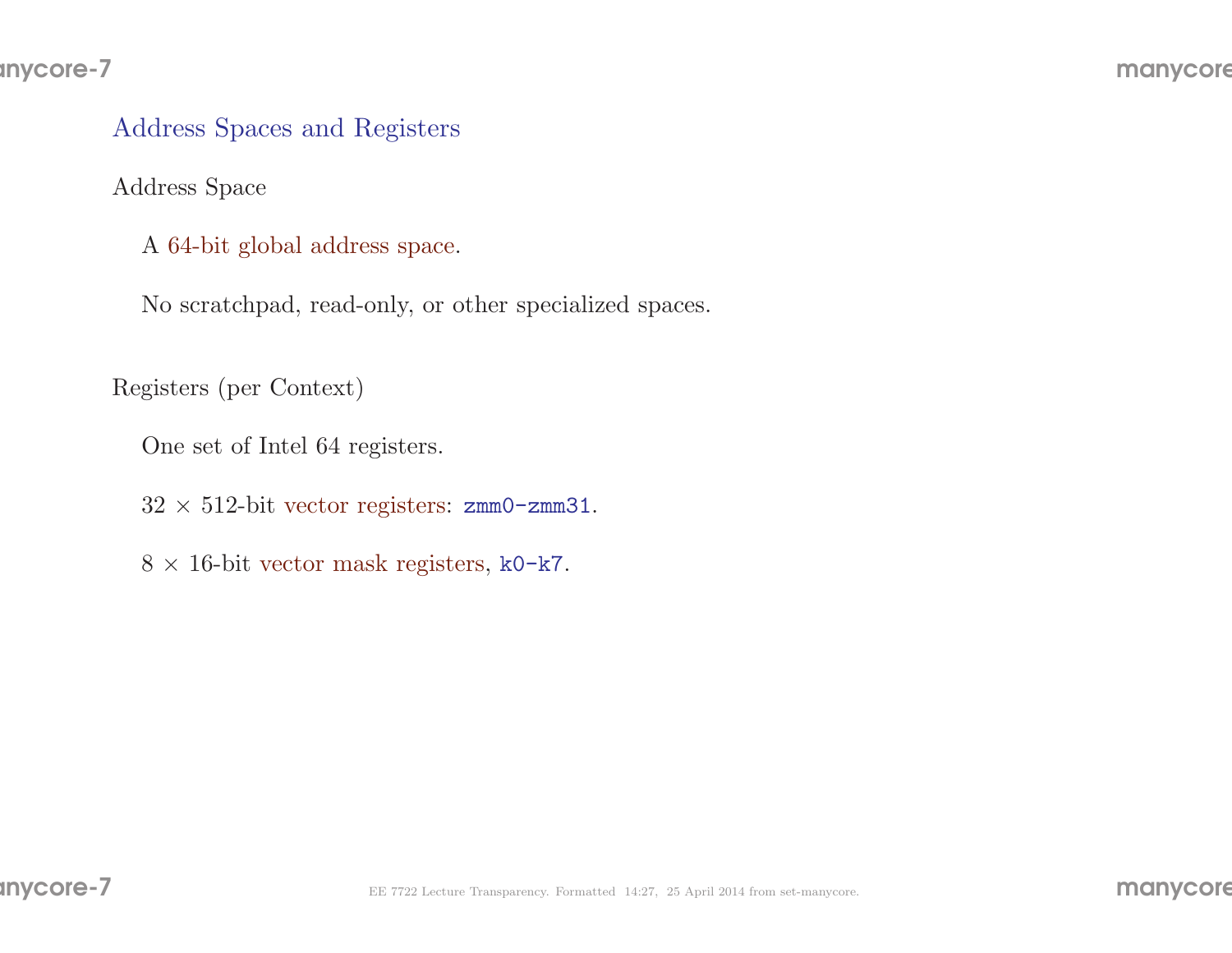# Storage Per Core

Low-Latency Storage (About 1-cycle access.)

<sup>32</sup> kiB L1 data cache.

 $8 \,\text{kiB vector registers}$   $(4 \times 32 \times 64)$ .

Medium Latency Storage (From 11-80-cycle access.)

<sup>512</sup> kiB L2 cache.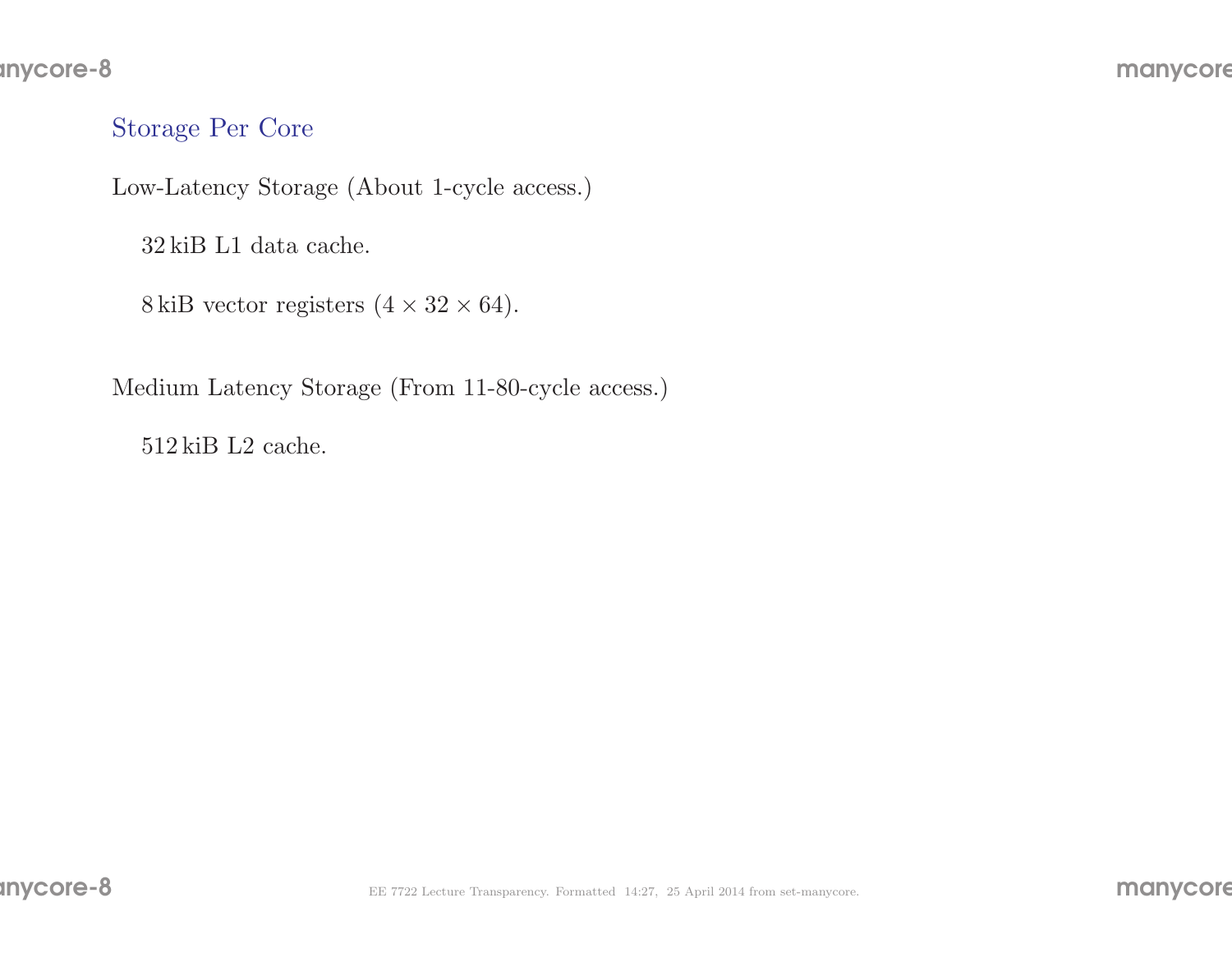# Cache Details

# L1 Data Cache

Per Core: <sup>32</sup> kiB, 8-way.

64-byte line size.

Access to scattered 4-byte values wastes  $\frac{15}{16}$  of cache.

One cycle load-to-use latency (integer instructions).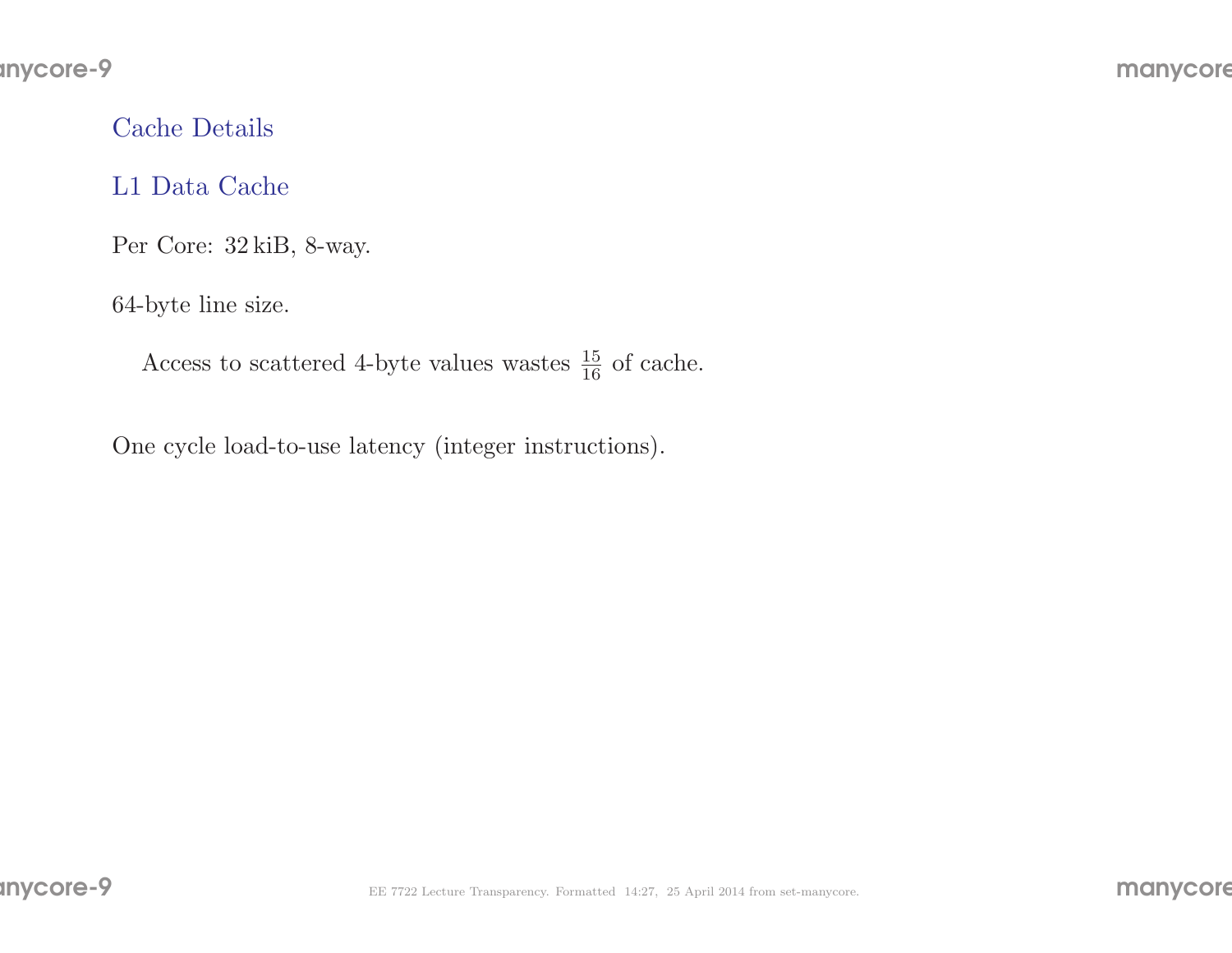# L2 Unified Cache

Unified (holds data and instructions).

Per Core: <sup>512</sup> kiB, 8-way, <sup>64</sup> <sup>B</sup> line.

Latency 11-80 cycles.

Inclusive: Data in L1I and L1D must also be in L2.

The line for address  $A$  consumes space  $\dots$  $\dots$  in the L2 cache of each core accessing A.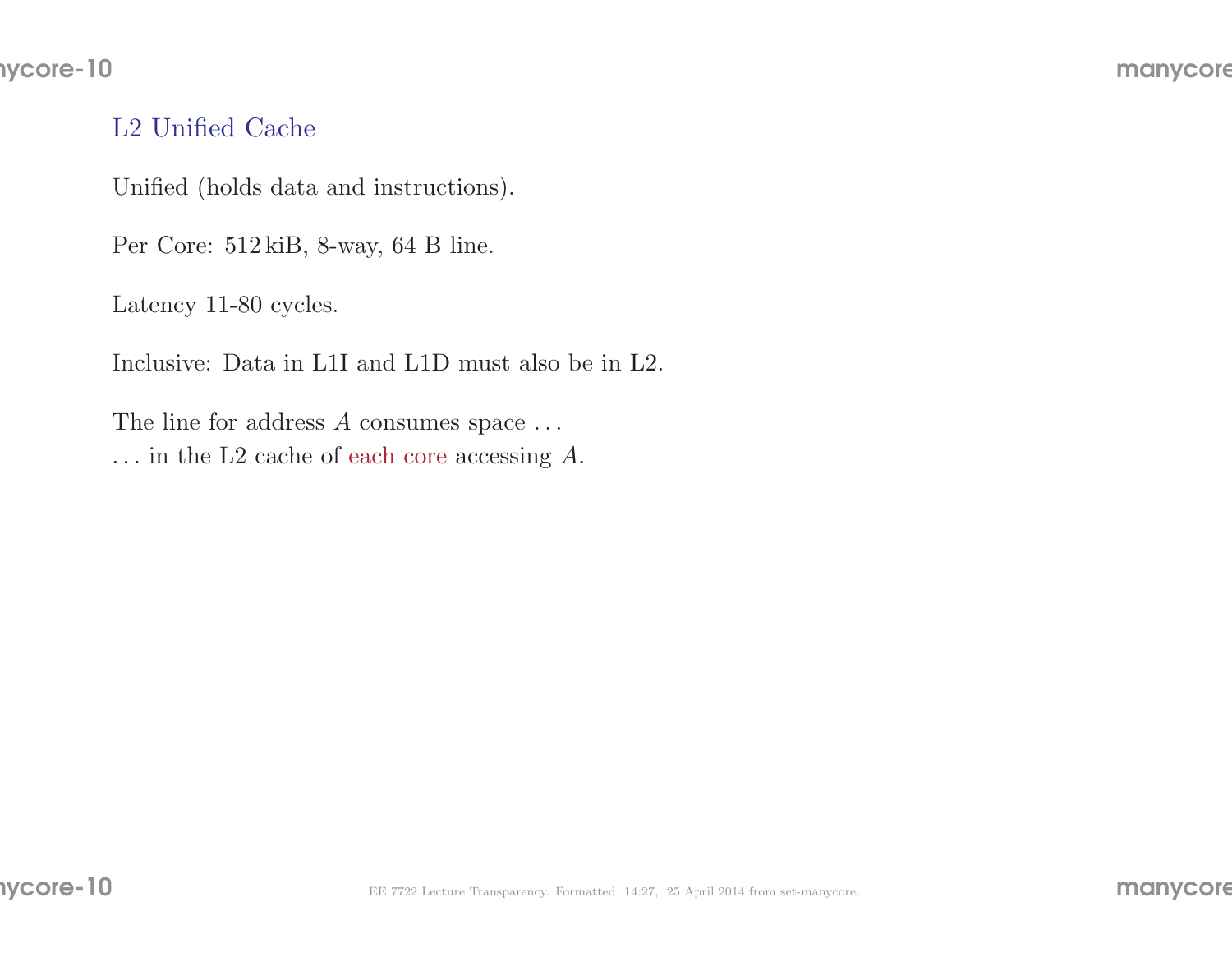#### nycore-11

# L1 and L2 are Coherent

#### Coherent Cache:

<sup>A</sup> cache in which the order of stores to <sup>a</sup> particular location is the same to all processors.

In addition to coherence, parallel systems should implement a **memory model**.

Memory models not discussed here.

## Implementation of Coherence

Ensure that line being written is only in one cache.

Use tag directory and coherence messages to implement this.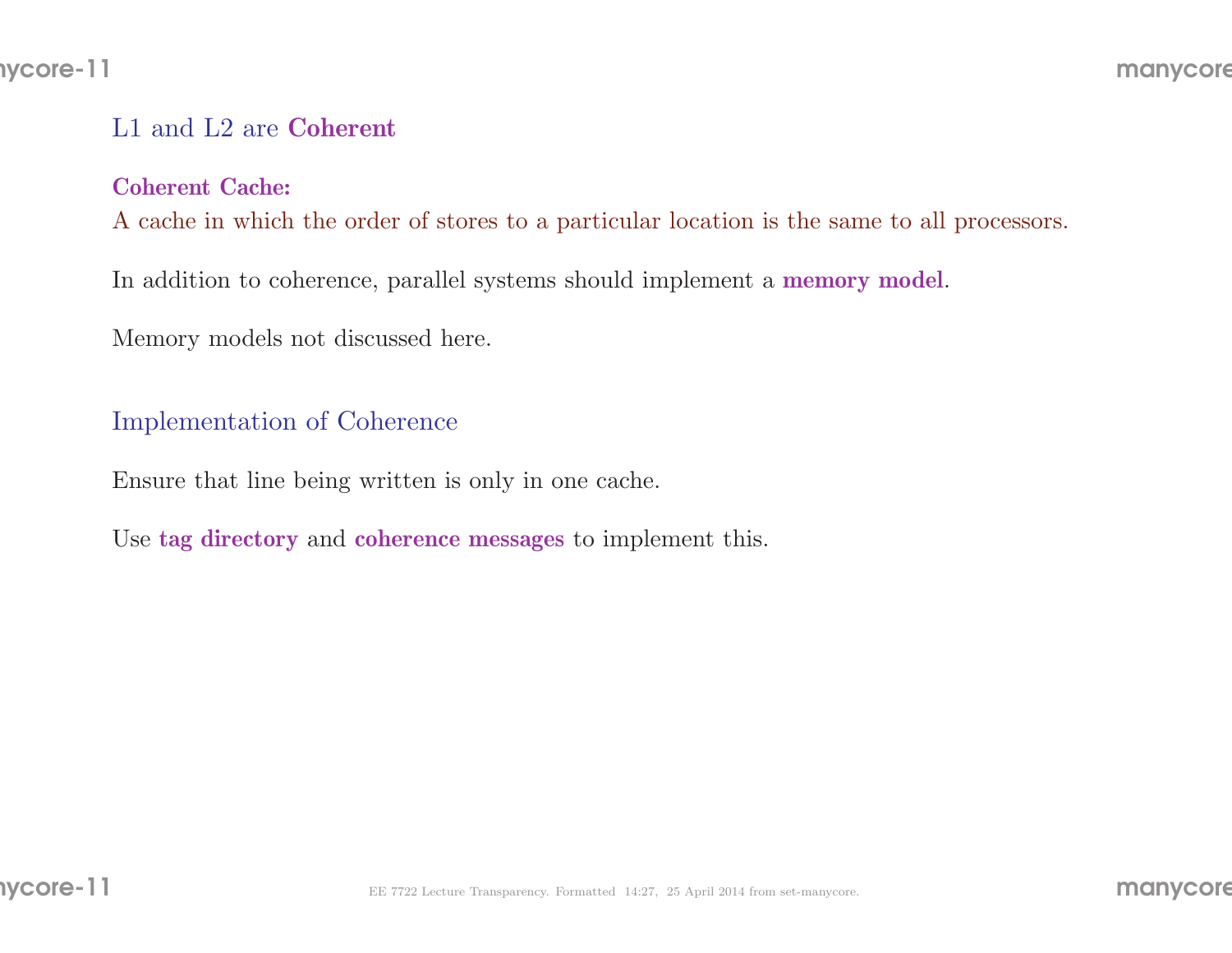# Coherence Benefits

Makes it easy to share data.

Coherence is <sup>a</sup> standard feature on CPU memory systems.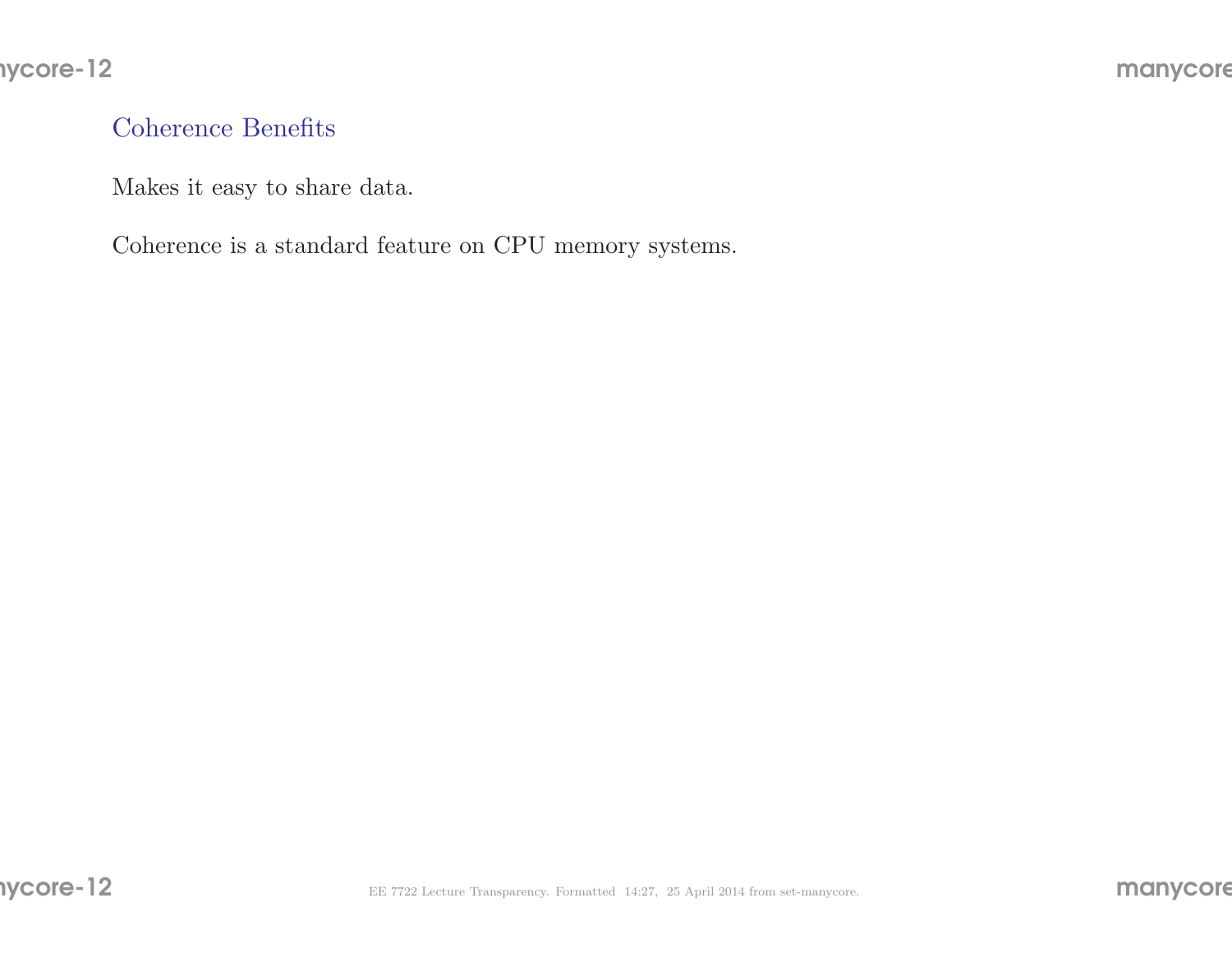#### Interconnection

Cores interconnected by <sup>a</sup> ring network.

Ring network used for messages to maintain coherence, among other purposes.

Width is <sup>512</sup> bits, two rings, one in each direction.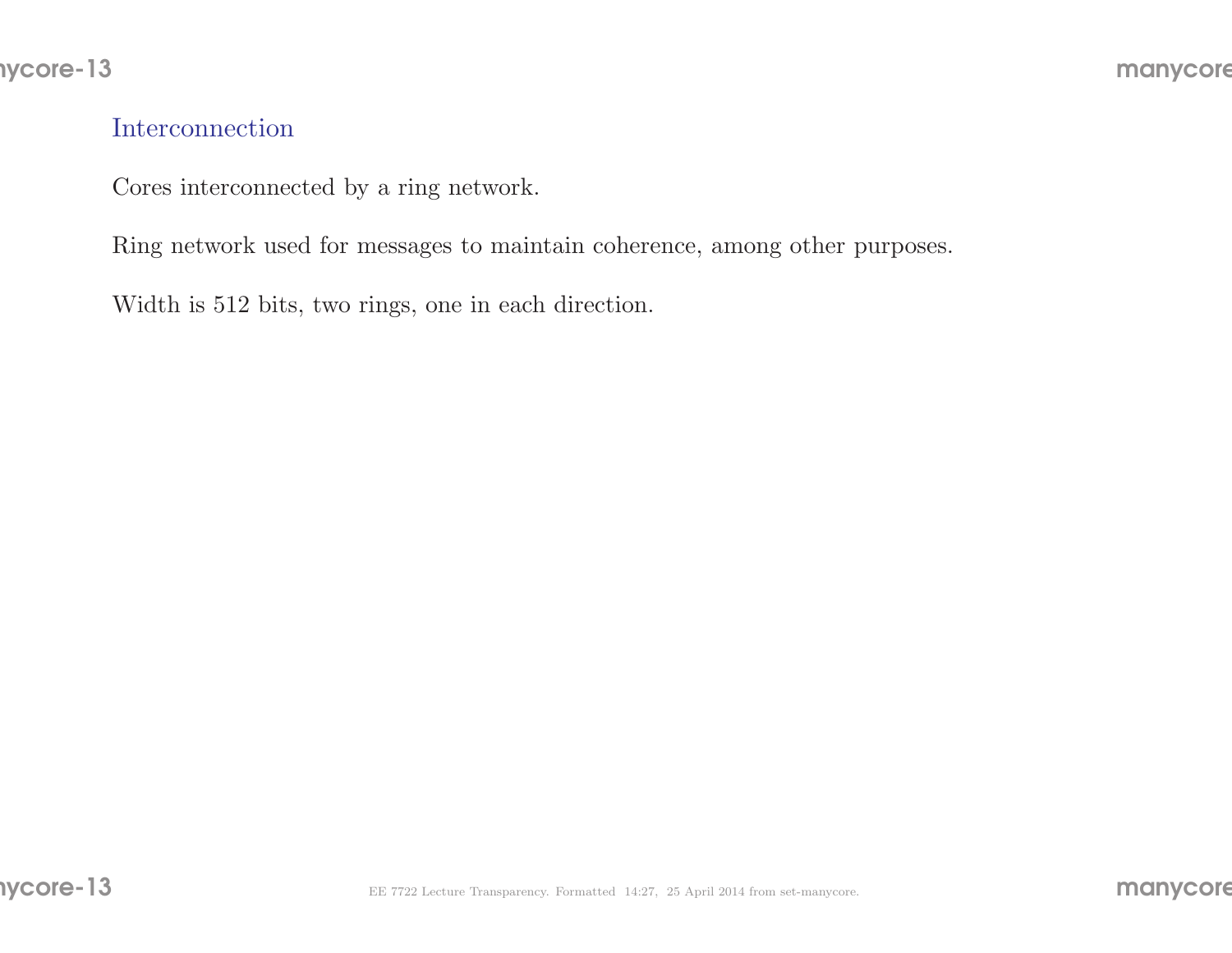#### Instruction Issue

Two instructions per cycle.

At most one of these can be <sup>a</sup> vector instruction.

Scalar Pipeline Stages:

PPF PF D0 D1 D2 <sup>E</sup> WB

Vector Pipeline Stages:

PPF PF D0 D1 D2 <sup>E</sup> VC1 VC2 V1 V2 V3 V4 WB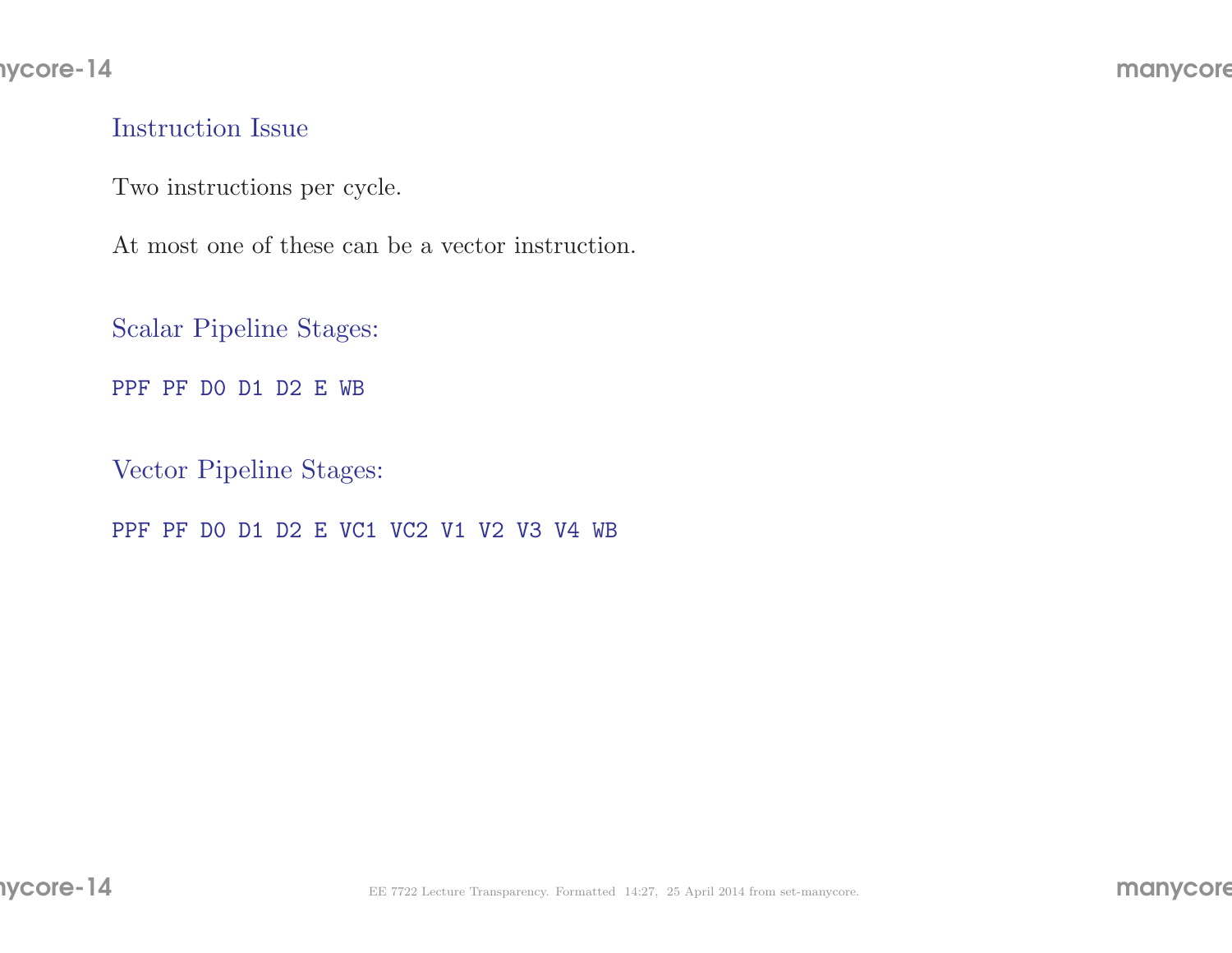Scalar Pipeline Stages

Briefly:

PPF: Fetch to prefetch buffer.

PF: Fetch from prefetch buffer.

D0: thread <sup>p</sup>icker, insn rotate, decode of some insn

D1: Decode, Sunit reg file read

D2: Microcode control, address gen, dcache lookup, reg file read.

E: Integer ALU execution.

WB: Writeback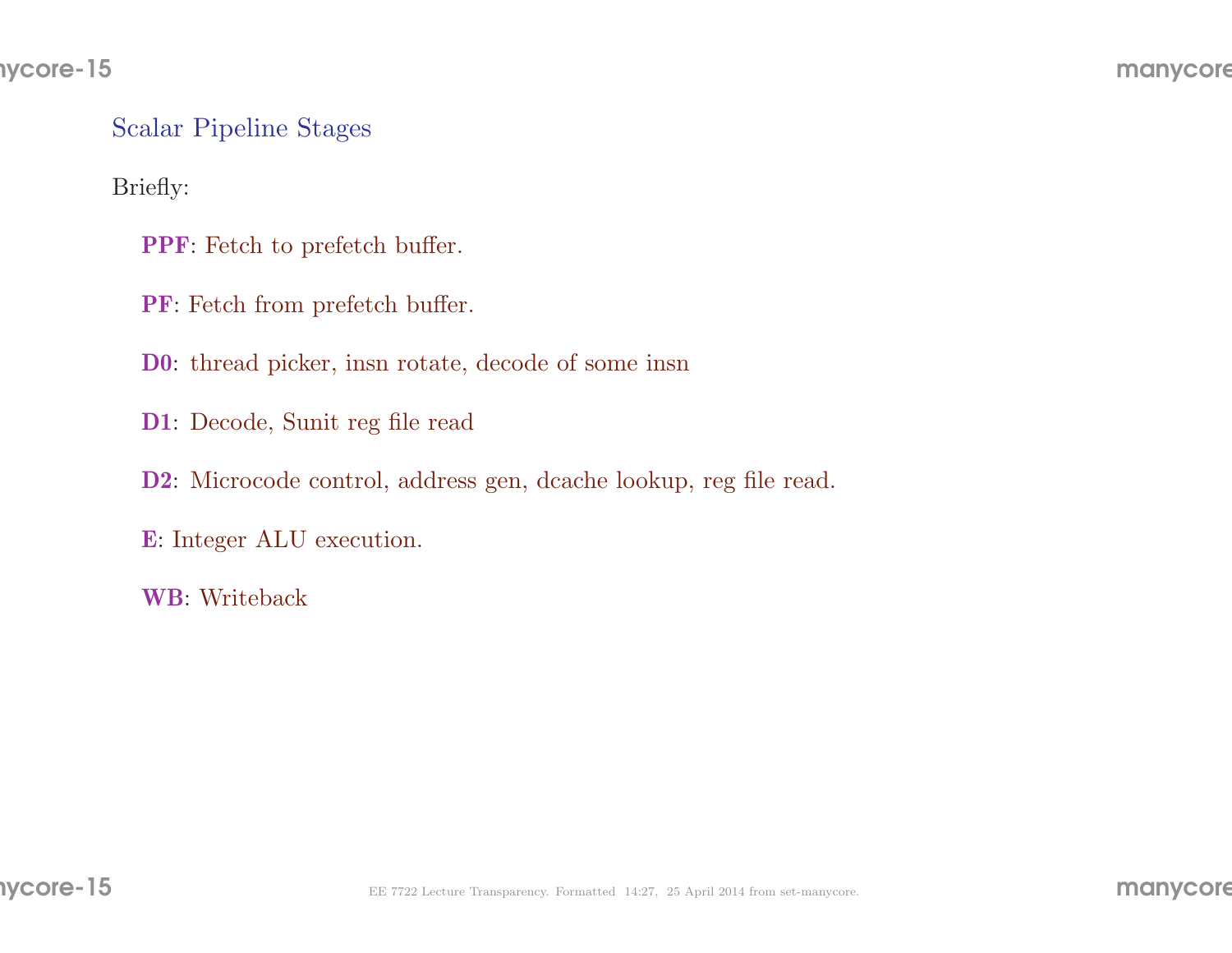#### nycore-16

# Important Instruction Set Features.

Memory Instructions

Prefetch

Cannot rely on massive multithreading to hide latency.

Cache Placement Hints

Addresses for vector load can come from <sup>a</sup> vector register.